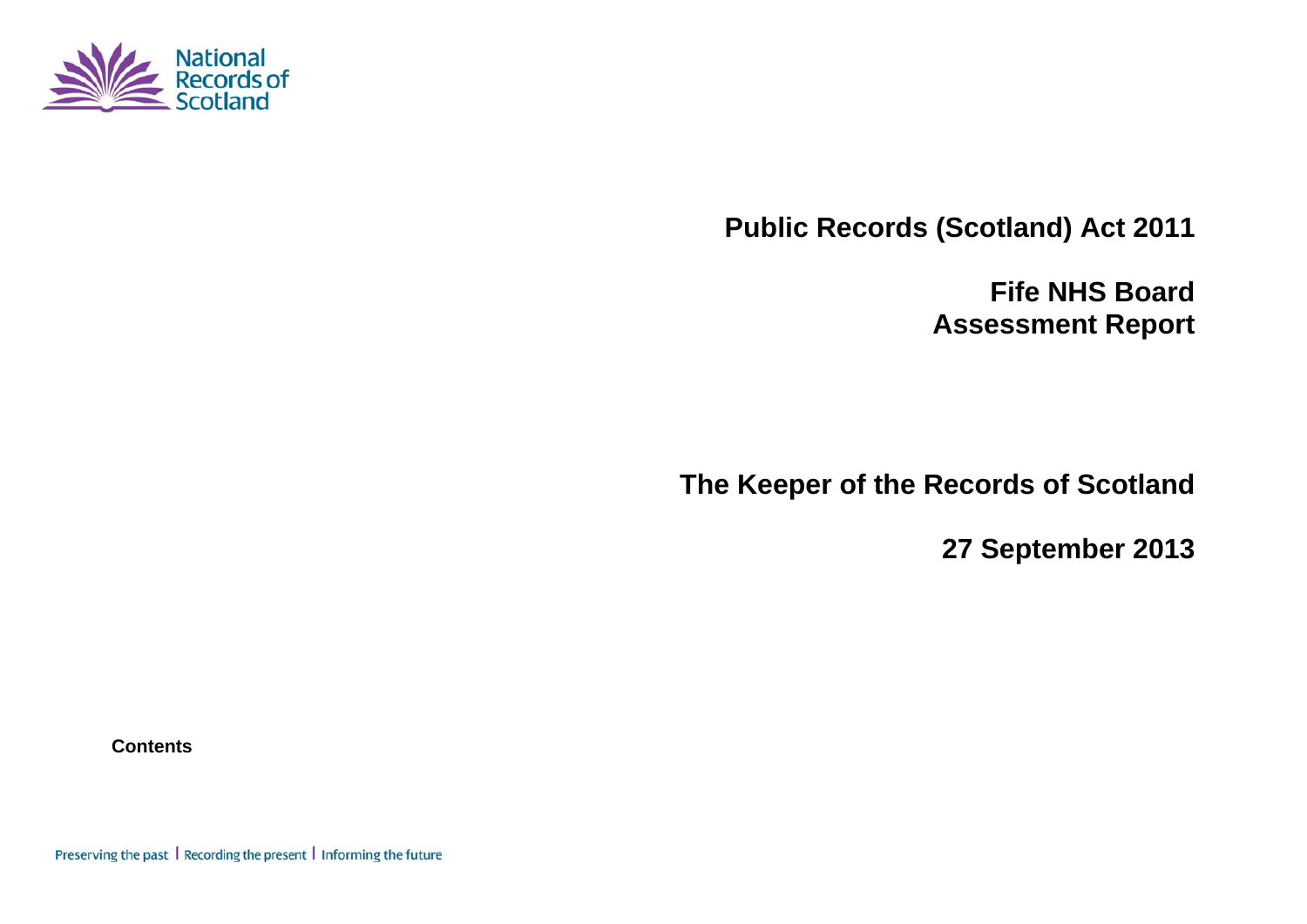### **Assessment Report**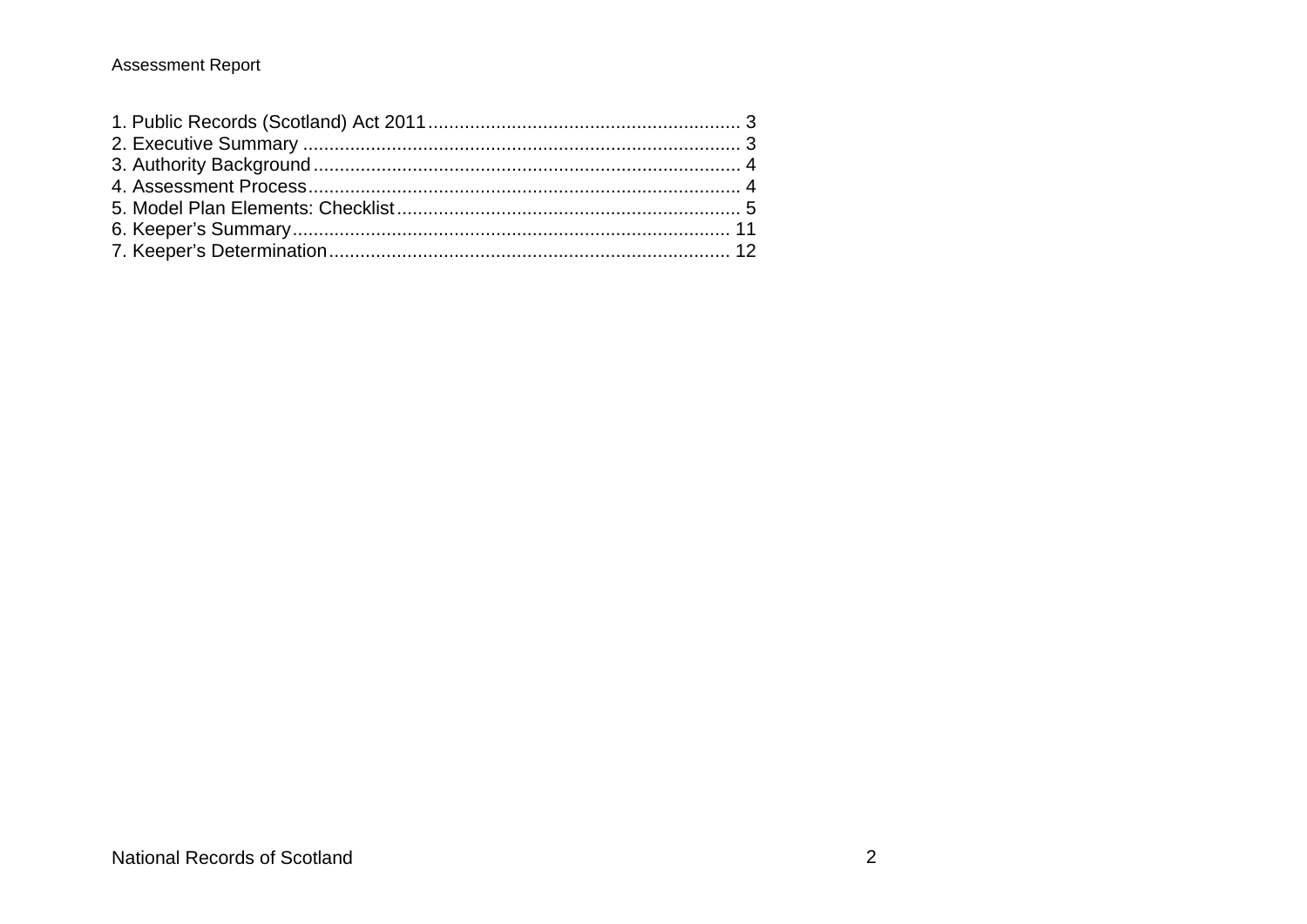# **1. Public Records (Scotland) Act 2011**

The Public Records (Scotland) Act 2011 (the Act) received Royal assent on 20 April 2011. It is the first new public records legislation in Scotland since 1937 and came fully into force on 1 January 2013. Its primary aim is to promote efficient and accountable record keeping by named Scottish public authorities.

The Act has its origins in *The Historic Abuse Systemic Review: Residential Schools and Children's Homes in Scotland 1950-1995* (The Shaw Report) published in 2007. The Shaw Report recorded how its investigations were hampered by poor record keeping and found that thousands of records had been created, but were then lost due to an inadequate legislative framework and poor records management. Crucially, it demonstrated how former residents of children's homes were denied access to information about their formative years. The Shaw Report demonstrated that management of records in all formats (paper and electronic) is not just a bureaucratic process, but central to good governance and should not be ignored. A follow-up review of public records legislation by the Keeper of the Records of Scotland (the Keeper) found further evidence of poor records management across the public sector. This resulted in the passage of the Act by the Scottish Parliament in March 2011.

The Act requires a named authority to prepare and implement a records management plan (RMP) which must set out proper arrangements for the management of its records. A plan must clearly describe the way the authority cares for the records that it creates, in any format, whilst carrying out its business activities. The RMP must be agreed with the Keeper and regularly reviewed.

# **2. Executive Summary**

This report sets out the findings of the Keeper's assessment of the RMP of *Fife NHS Board (hereafter NHS Fife)* by the Public Records (Scotland) Act 2011 Assessment Team following its submission to the Keeper on 22 July 2013

The assessment considered whether the RMP of **NHS Fife** was developed with proper regard to the 14 elements of the Keeper's statutory Model Records Management Plan (the Model Plan) under section 8(3) of the Act, and whether in this respect it complies with it and the specific requirements of the Act.

The outcome of the assessment and the Keeper's decision on whether the RMP of *NHS Fife* complies with the Act can be found under section 7 of this report with relevant recommendations.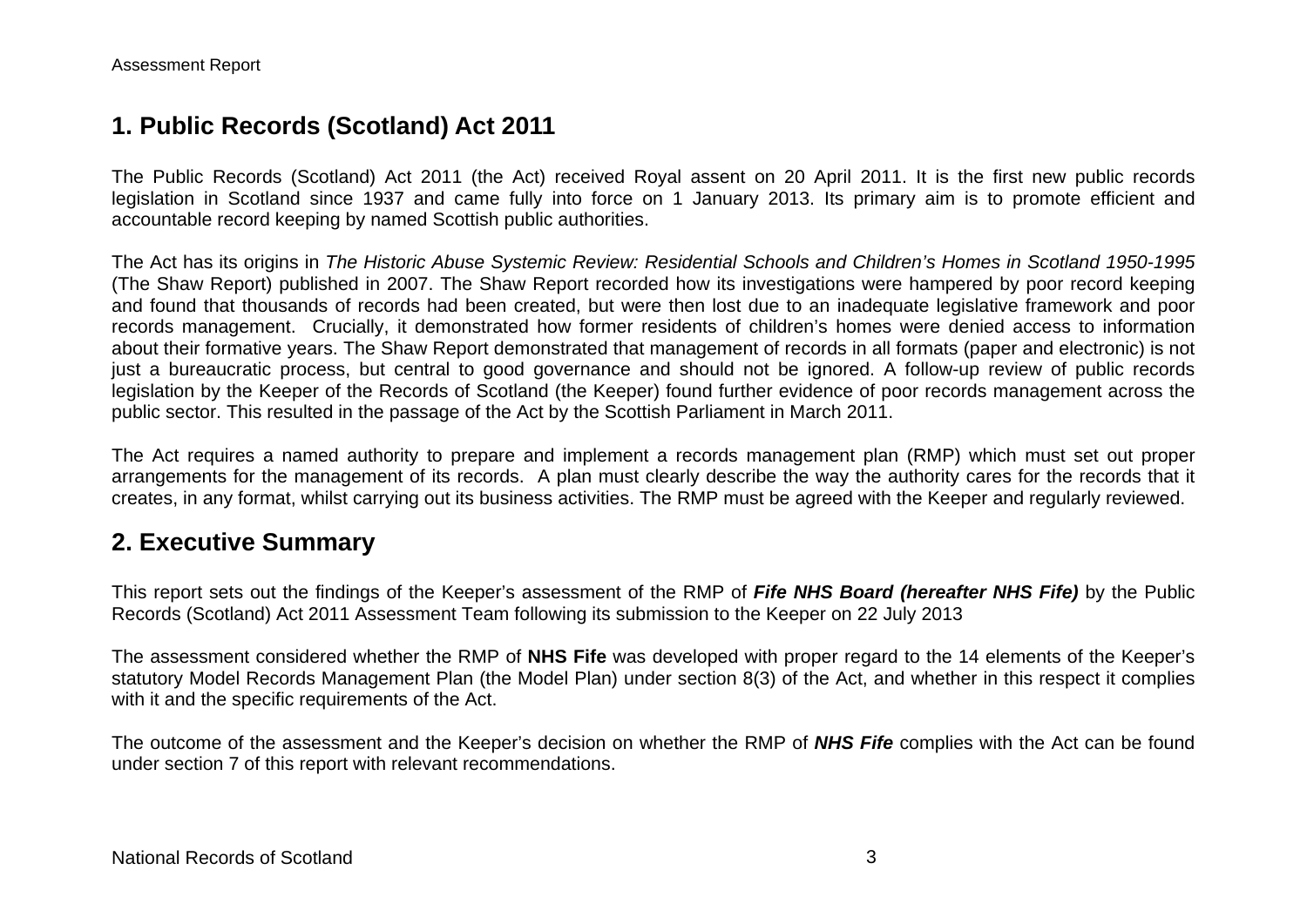## **3. Authority Background**

Current provision of healthcare in Scotland is the responsibility of 14 geographically-based local NHS Boards and a number of National Special Health Boards. NHS Fife is one of the fourteen regions of NHS Scotland. It provides healthcare services in the Fife area. NHS Fife is headquartered in Hayfield House, Kirkcaldy.

Their website is: www.nhsfife.org

## **4. Keeper's Assessment Process**

The RMP was assessed by the Public Records (Scotland) Act Assessment Team on behalf of the Keeper. Assessors used the checklist elements listed in section 5, to establish whether **NHS Fife's** RMP was developed with proper regard to the elements of the Model Plan and is compliant with the Act. The assessment also considered whether there was sufficient supporting evidence of such compliance.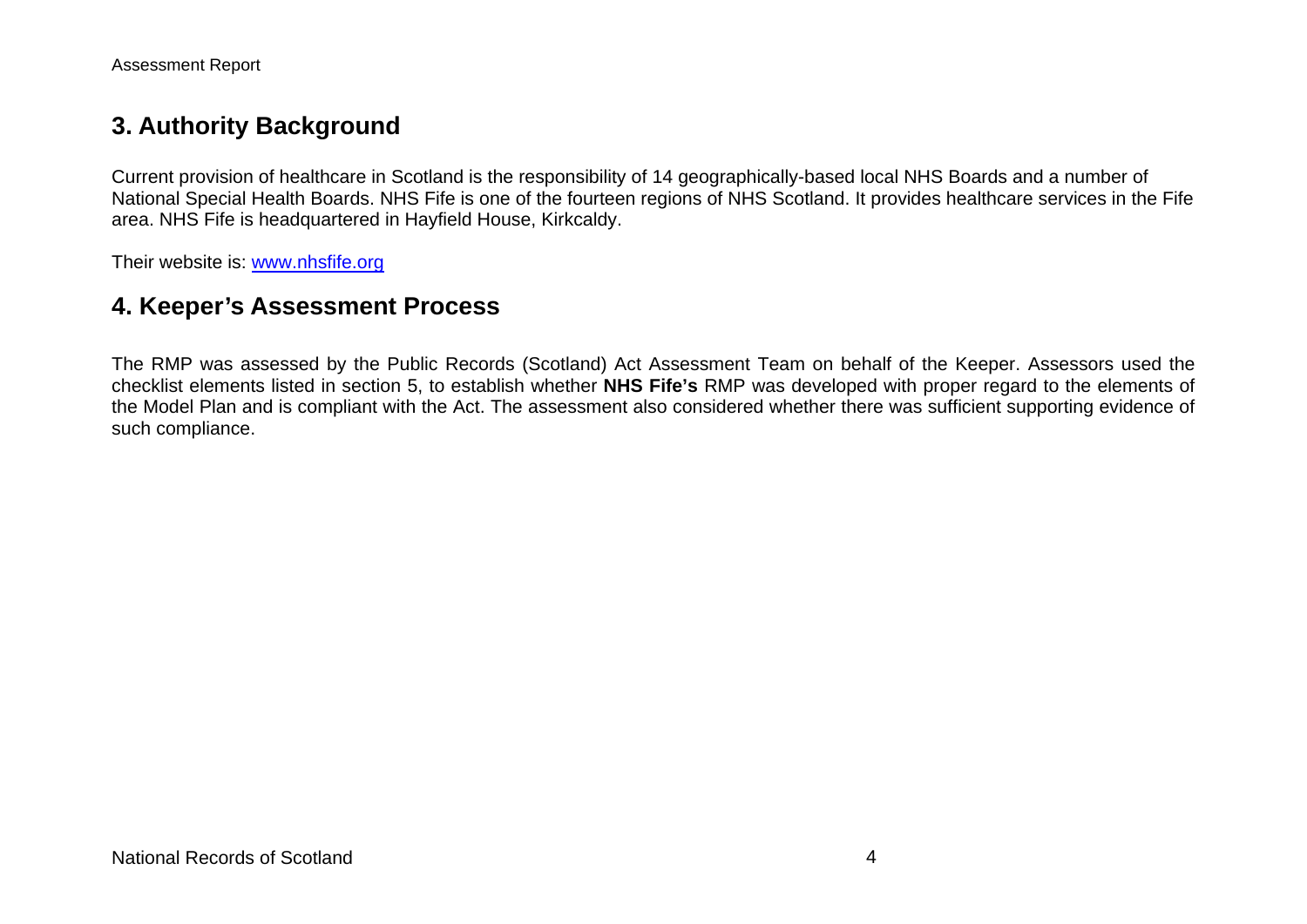# **5. Model Plan Elements: Checklist**

| <b>Element</b>                                | <b>Present</b> | <b>Evidence</b> | <b>Notes</b>                                                                                                                                                                                                                                                                                                                                                                                                                                                                                             |
|-----------------------------------------------|----------------|-----------------|----------------------------------------------------------------------------------------------------------------------------------------------------------------------------------------------------------------------------------------------------------------------------------------------------------------------------------------------------------------------------------------------------------------------------------------------------------------------------------------------------------|
| 1. Senior<br>Officer<br>Compulsory<br>element |                | $\checkmark$    | John Wilson, Chief Executive, NHS Fife nominates himself as the senior individual for<br>element one. He has signed the introduction to the submitted records management plan<br>(page 4). Mr Wilson is an entirely appropriate individual to undertake this role and therefore<br>the Keeper agrees that there is clear evidence that a Senior Responsible Officer has been<br>allocated.                                                                                                               |
| 2. Records<br>Manager<br>Compulsory           | $\checkmark$   | $\checkmark$    | NHS Fife has nominated Ann Allan Corporate Records Manager in this element. This is<br>evidenced by a covering letter from CEO John Wilson.                                                                                                                                                                                                                                                                                                                                                              |
| element                                       |                |                 | The Corporate Records Manager's responsibilities are set out as a public facing PDF<br>under 2.1 of the Evidence Summary. This also provides part of the evidence for element<br>12.                                                                                                                                                                                                                                                                                                                     |
|                                               |                |                 | The Keeper agrees that an appropriate person has been named to the records<br>management role.                                                                                                                                                                                                                                                                                                                                                                                                           |
|                                               |                |                 | (See records manager below)                                                                                                                                                                                                                                                                                                                                                                                                                                                                              |
| 3. Policy<br>Compulsory<br>element            | $\checkmark$   | $\checkmark$    | NHS Fife has two records management policies: One for clinical records, one for<br>business/corporate. These have both been supplied as has evidence that these policies<br>have been circulated to all staff.<br>These policies are published on the NHS Fife Website (for example at<br>http://www.nhsfife.org/nhs/index.cfm?fuseaction=nhs.policydisplay&p2sid=2C34D240-<br>5056-8C6F-C0179C1B913FA66B&themeid=E44C37C3-5056-8C6F-<br>C003CD63C15D8FF0&objectid=45183079-EE51-B328-5EFB3A81B8C70073). |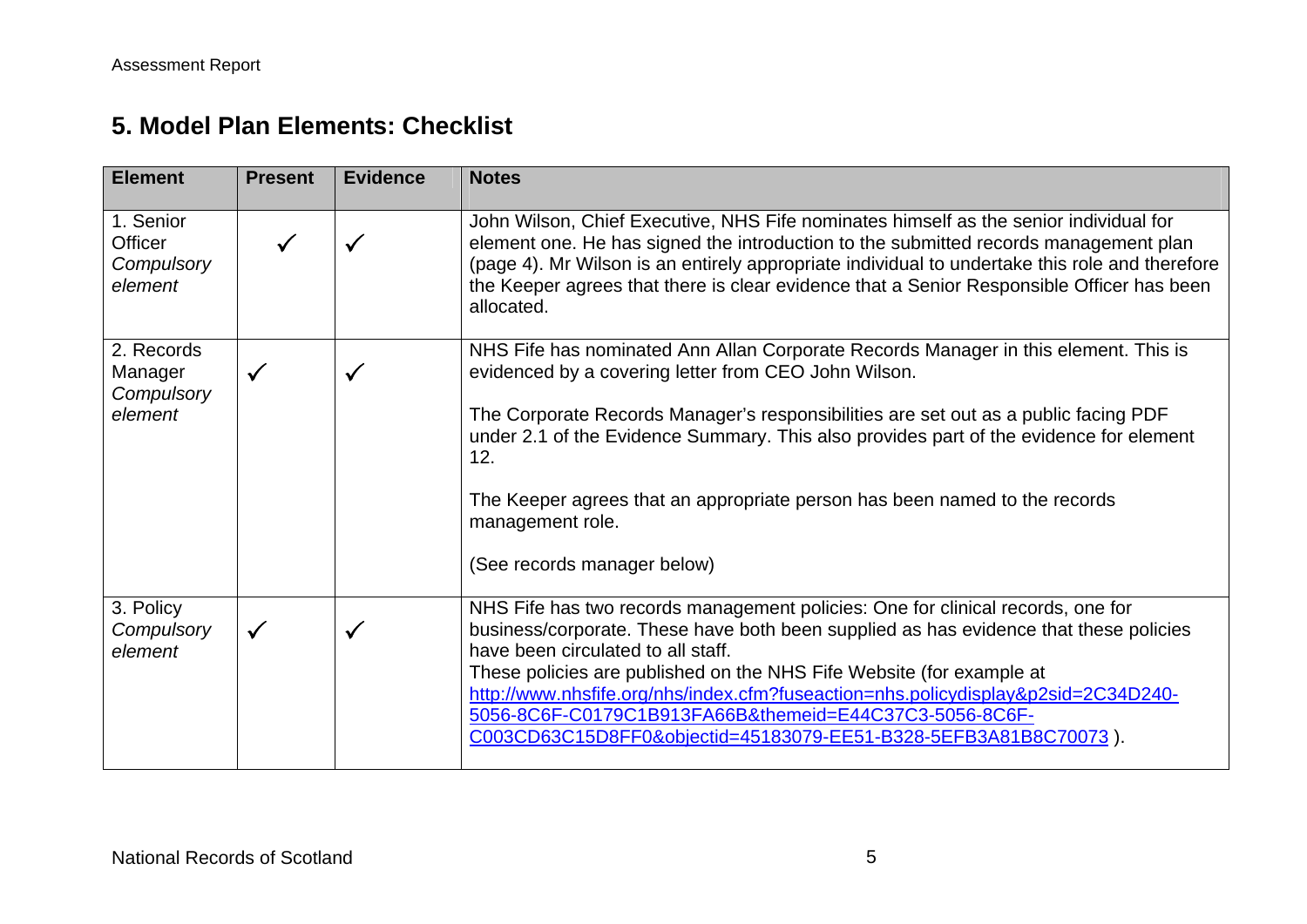| NHS Fife does not yet have a fully functioning BCS. It is however clearly in the process of<br>4. Business<br>developing a BCS for all of its business areas, health and corporate, and proposes to pilot<br>Classification<br>$\checkmark$<br>✓<br>the scheme in October 2013. The scheme is that developed by NHS National Services<br>Scotland and modelled to reflect the business and record creating areas of NHS Fife. NHS<br>Fife cannot yet provide evidence of operational efficiency, but its commitment to<br>compliance is evidenced by creation of a project team. The role and remit of this body, with<br>a list of members has been supplied. NHS Fife has further developed a 'BCS Awareness'<br>and Training Plan' to support the implementation of the finalised BCS across all business<br>areas. The training plan claims it is designed to help NHS Fife to manage its electronic and<br>paper records appropriately and is regarded as a "core element" of the NHS Fife Record<br>Management Plan. Progress on implementation of the training plan will be regularly<br>monitored and reviewed by the Public Records Project Board. This document, supplied to<br>the Keeper as evidence of the authority's commitment to comply, is signed by the David<br>Kerr, Head of Learning and Development, for NHS Fife and is dated 08 March 2013.<br>There would therefore appear to be a strong commitment from NHS Fife to develop and<br>implement a fully functioning BCS. It is anticipated however that it may be 3-5 years before<br>this is fully operational. However, the commitment to this process is obvious by the tone of<br>the statements under element 4: This will then be piloted within eHealth. An<br>implementation plan is to be developed for full roll-out throughout NHS Fife. This will be<br>added to the published RMP when ready. |  | The policies clearly set out the authority's commitment to creating and managing authentic,<br>reliable and useable records, capable of supporting business functions and activities for as<br>long as they are required. It defines the records management roles and responsibilities of<br>staff in the authority and the importance of managing their own records.<br>Therefore, the Keeper agrees NHS Fife has fulfilled this compulsory requirement under<br>PRSA. |
|-------------------------------------------------------------------------------------------------------------------------------------------------------------------------------------------------------------------------------------------------------------------------------------------------------------------------------------------------------------------------------------------------------------------------------------------------------------------------------------------------------------------------------------------------------------------------------------------------------------------------------------------------------------------------------------------------------------------------------------------------------------------------------------------------------------------------------------------------------------------------------------------------------------------------------------------------------------------------------------------------------------------------------------------------------------------------------------------------------------------------------------------------------------------------------------------------------------------------------------------------------------------------------------------------------------------------------------------------------------------------------------------------------------------------------------------------------------------------------------------------------------------------------------------------------------------------------------------------------------------------------------------------------------------------------------------------------------------------------------------------------------------------------------------------------------------------------------------------------------------------------------|--|-------------------------------------------------------------------------------------------------------------------------------------------------------------------------------------------------------------------------------------------------------------------------------------------------------------------------------------------------------------------------------------------------------------------------------------------------------------------------|
|                                                                                                                                                                                                                                                                                                                                                                                                                                                                                                                                                                                                                                                                                                                                                                                                                                                                                                                                                                                                                                                                                                                                                                                                                                                                                                                                                                                                                                                                                                                                                                                                                                                                                                                                                                                                                                                                                     |  |                                                                                                                                                                                                                                                                                                                                                                                                                                                                         |
| The signature of NHS Fife Chief Executive to the RMP can be taken to reflect his<br>authorisation of these statements.                                                                                                                                                                                                                                                                                                                                                                                                                                                                                                                                                                                                                                                                                                                                                                                                                                                                                                                                                                                                                                                                                                                                                                                                                                                                                                                                                                                                                                                                                                                                                                                                                                                                                                                                                              |  |                                                                                                                                                                                                                                                                                                                                                                                                                                                                         |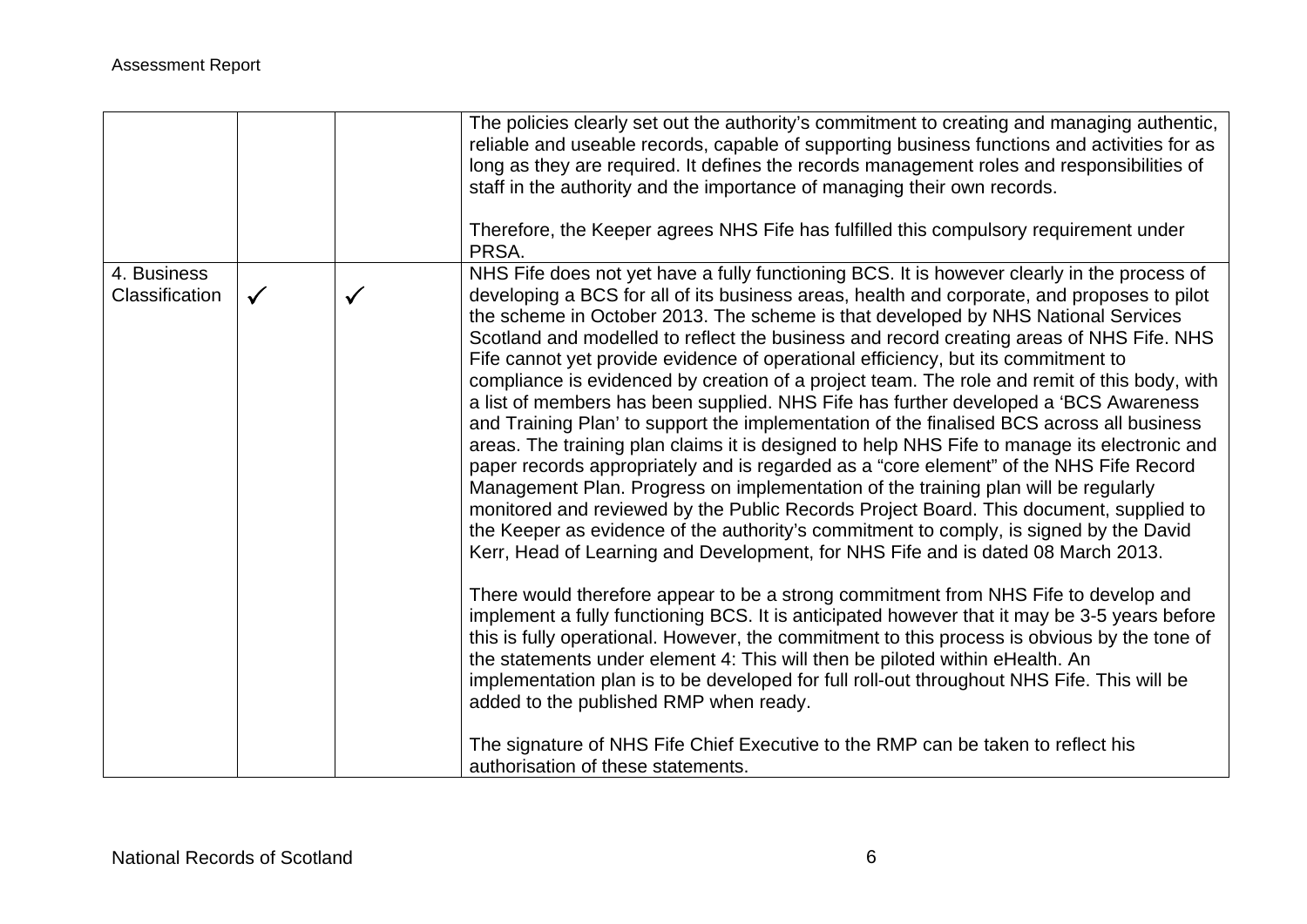|                                                         |              |              | The assessment team considers that this element of the RMP should be agreed on<br>'improvement model' terms.                                                                                                                                                                                                                                                                                                                                                                                                                                                                            |
|---------------------------------------------------------|--------------|--------------|-----------------------------------------------------------------------------------------------------------------------------------------------------------------------------------------------------------------------------------------------------------------------------------------------------------------------------------------------------------------------------------------------------------------------------------------------------------------------------------------------------------------------------------------------------------------------------------------|
|                                                         |              |              | Some functions of NHS Fife are contracted out to third parties or arms length legal<br>entities. The RMP states 'Private healthcare providers commissioned by NHS Fife are<br>expected to keep appropriate records in line the Scottish Government Records<br>Management Code of Practice (Scotland)'. A sample contract with a private healthcare<br>provider has been provided as evidence. This shows that procedures have been put in<br>place to ensure any contractor carrying out a function on behalf of the Council has<br>appropriate records management procedures in place. |
|                                                         |              |              | As with all the evidence submitted, this document is publically available on the NHS Fife<br>website. The Keeper commends the publication of the evidence package as good practice<br>and as a useful tool for other public authorities. (See publication, below) (See functions,<br>below)                                                                                                                                                                                                                                                                                             |
| 5. Retention<br>schedule                                | $\checkmark$ | $\checkmark$ | Separate retention and disposal schedules covering all the record types created by NHS<br>Fife, including health and corporate records, have been supplied in evidence. The health<br>schedule is accompanied by a NHS Fife Health Records Retention and Destruction<br>Equalities Impact Assessment. The EQUIA ensures that all NHS Fife's Health Records are<br>retained and destroyed in accordance with the recommendations of the Scottish<br>Government Records Management NHS Code of Practice (Scotland) and NHS Fife's<br><b>Health Records Policy.</b>                        |
|                                                         |              |              | This is robust provision and meets with the Keeper's agreement.                                                                                                                                                                                                                                                                                                                                                                                                                                                                                                                         |
| 6. Destruction<br>Arrangements<br>Compulsory<br>element | $\checkmark$ | ✓            | Sample destruction certificates, operational agreements and contracts supplied as<br>evidence. Standard operating procedure documents were also submitted as evidence of<br>guidance to staff regarding the destruction of health records was also supplied. Evidence<br>was also supplied of a new regime that will routinely destroy information stored to staff                                                                                                                                                                                                                      |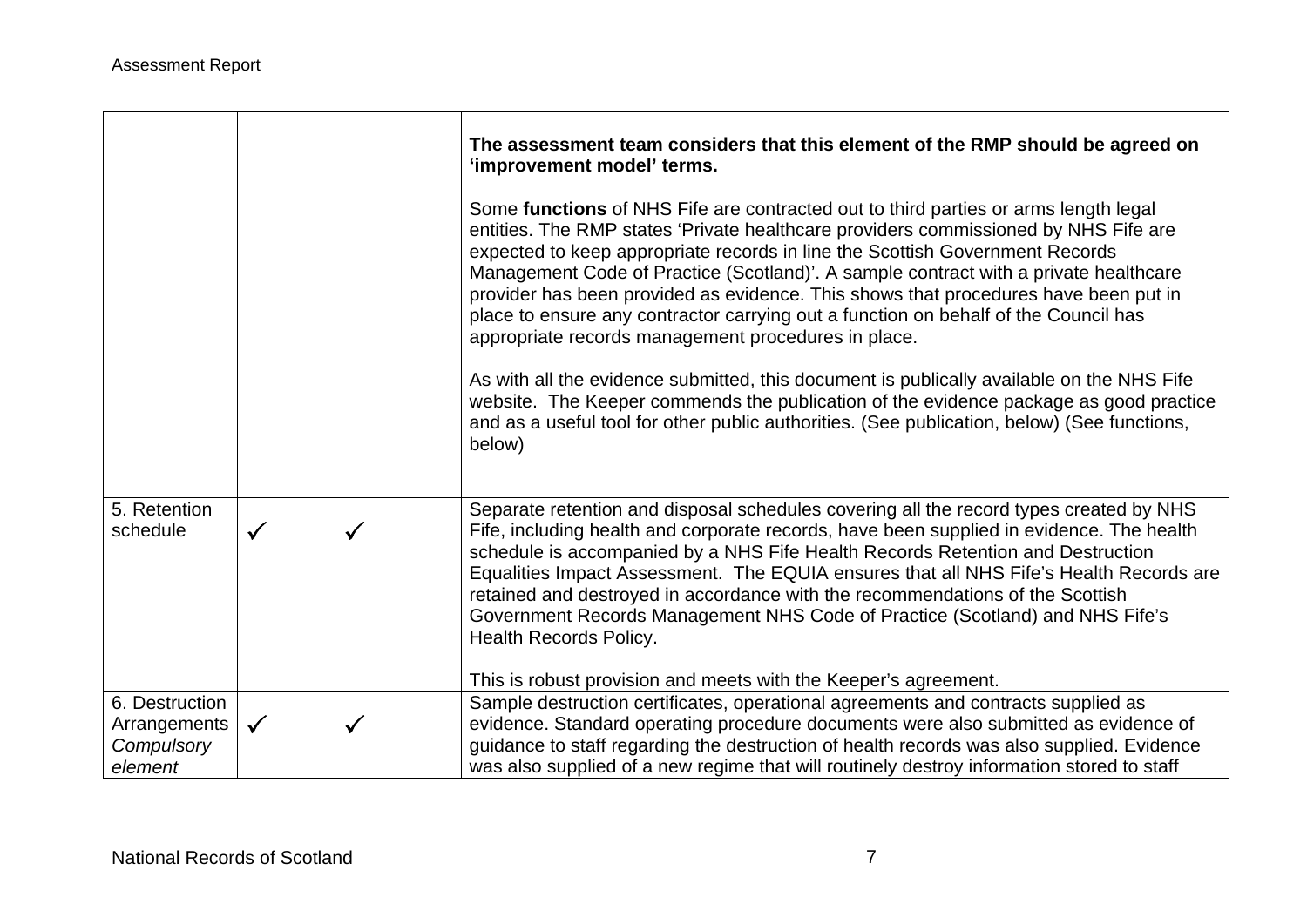|                                                       |              |              | 'recycle bins' on a weekly basis and starting 1 September 2013.                                                                                                                                                                                                                                                                                                                                                                                                                                                                                                                                  |
|-------------------------------------------------------|--------------|--------------|--------------------------------------------------------------------------------------------------------------------------------------------------------------------------------------------------------------------------------------------------------------------------------------------------------------------------------------------------------------------------------------------------------------------------------------------------------------------------------------------------------------------------------------------------------------------------------------------------|
|                                                       |              |              | The Keeper has also been supplied with Condemnation of I.T. Equipment procedure<br>document. Available to NHS Fife staff, it explains the proper procedure for destroying IT<br>equipment.<br>Instructions regarding the disposal of confidential waste appear on the Fife NHS website at<br>http://www.nhsfife.org/nhs/index.cfm?fuseaction=nhs.policydisplay&objectid=F2EA8BC7-<br>015D-1561-AD47862664871338                                                                                                                                                                                  |
| 7. Archiving<br>and Transfer<br>Compulsory<br>element | $\checkmark$ | $\checkmark$ | NHS Fife submitted evidence, including an SLA with Fife Cultural Trust, routine archive<br>arrangements and evidence of previous deposits, including receipts and archive catalogue<br>entries. All of this shows that records identified as having enduring value or of historic<br>interest have been and can continue to be deposited with the Archivist at Fife Cultural<br>Trust (formerly Fife Council) in accordance with NHS Fife disposal policy. This includes<br>patient records otherwise stored at specific NHS hospital properties, including Stratheden<br>and Cameron hospitals. |
|                                                       |              |              | The Keeper agrees that NHS Fife has arrangements in place to transfer records to an<br>appropriate archive.                                                                                                                                                                                                                                                                                                                                                                                                                                                                                      |
|                                                       |              |              | It is noted that some more recent health records appear to be dealt with differently and are<br>transferred to secure offsite storage under the care of Dundee City Council. A new SLA is<br>currently being developed between the parties and will be supplied in evidence in due<br>course. This is welcome, but it is in relation to off-site storage and does not constitute<br>archival provision as envisaged by the Act. That remains the arrangement with Fife<br>Cultural Trust described above.                                                                                        |
| 8. Information<br>Security<br>Compulsory              | $\checkmark$ | $\checkmark$ | NHS Fife submitted evidence showing that it maintains systems supporting robust security<br>and integrity for all data and physical storage. This level of provision is in line with NHS<br>Scotland Information Assurance Strategy. Evidence includes, NHS Fife security policies,                                                                                                                                                                                                                                                                                                              |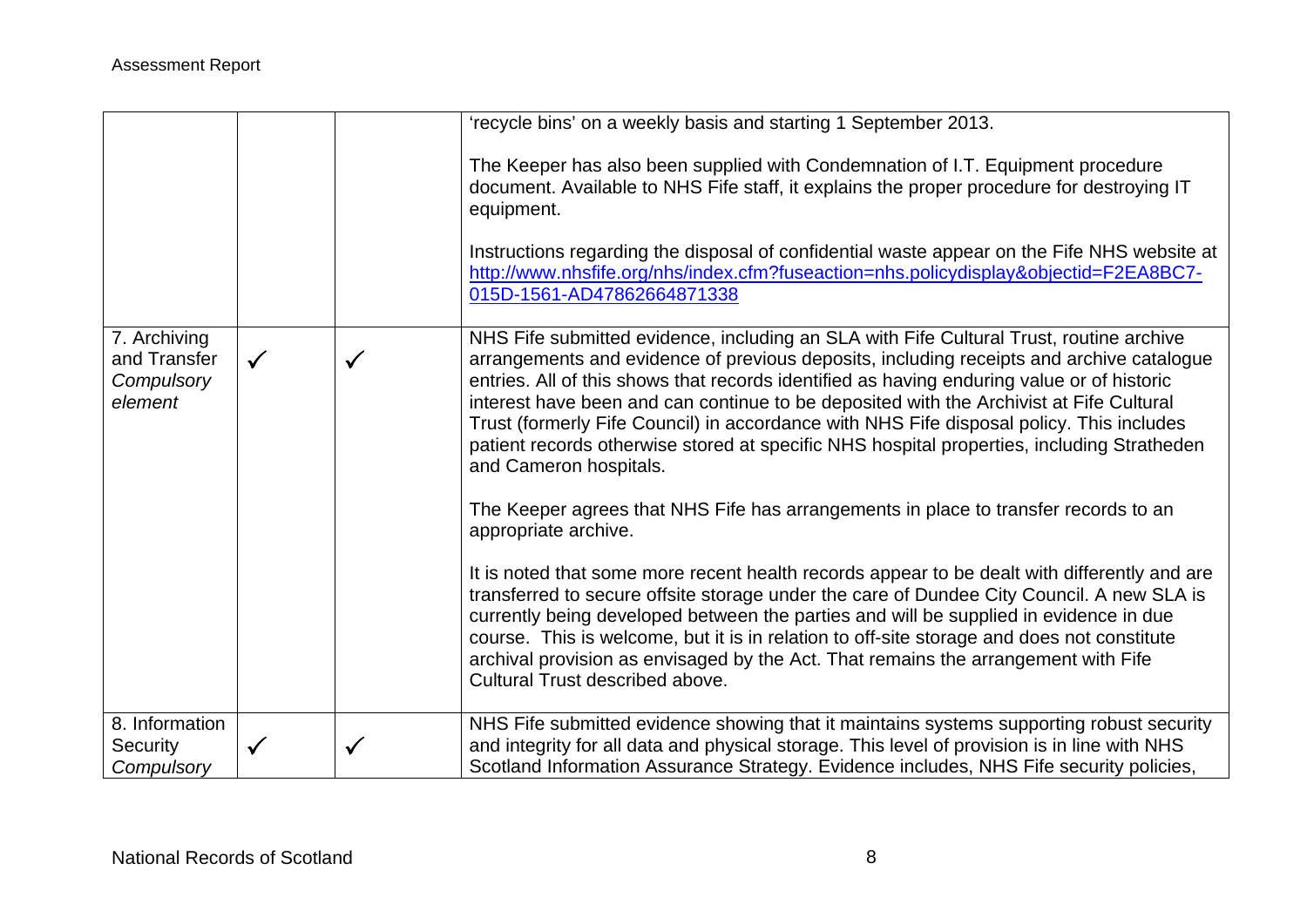| element                                            |              |              | Information security policy, IT and internet policies and procedural guidance to staff,<br>including the NHS Fife Roles and Responsibility for Information Security document.<br>Evidence further included NHS Fife's ISO 27001 Accreditation certificate for IT security<br>infrastructure.<br>This is robust provision and meets with the Keeper's agreement.                                                                                                                                                                                                                                                                                                                                                                                                                                                                                                                                             |
|----------------------------------------------------|--------------|--------------|-------------------------------------------------------------------------------------------------------------------------------------------------------------------------------------------------------------------------------------------------------------------------------------------------------------------------------------------------------------------------------------------------------------------------------------------------------------------------------------------------------------------------------------------------------------------------------------------------------------------------------------------------------------------------------------------------------------------------------------------------------------------------------------------------------------------------------------------------------------------------------------------------------------|
| 9. Data<br>Protection                              | $\checkmark$ | $\checkmark$ | NHS Fife is responsible for large volumes of personal and sensitive personal data subject<br>to the Data Protection Act 1998 and the Caldicott Principles. NHS Fife submitted strong<br>evidence to show they are fully aware of their responsibilities under this element. Evidence<br>includes, NHS Fife Data Protection Policy, Data Protection Registration Details, Privacy<br>Notice and the NHS Fife Fairwarning' software<br>NHS Fife staff receive training on Data Protection at induction and are required to attend<br>refresher training every three years. NHS Fife also has bespoke Information Governance<br>training available on line evidence by the NHS Information Governance e-Learning Module<br>This is robust provision and meets with the Keeper's agreement.                                                                                                                     |
| 10. Business<br>Continuity<br>and Vital<br>Records | $\checkmark$ | $\checkmark$ | NHS Fife has a Resilience Forum which meets regularly. NHS Fife has corporate,<br>departmental and site Business Recovery/Continuity Plans. These plans include<br>arrangements for the recovery of both physical and digital records and data. There are<br>regular backups of electronic systems as laid down by the eHealth Infrastructure Business<br>Continuity and Disaster Recovery Framework Plan which is, in turn, in line with ISO 27002.<br>Therefore the Keeper agrees that there is clear evidence that NHS Fife has properly<br>considered business continuity from a record recovery perspective.<br>Some of the evidence for the business continuity of NHS Fife is sensitive and has not been<br>supplied or has been redacted. A covering letter from John Wilson (element 1) has been<br>supplied explaining the reasons for this. The Keeper agrees that this is entirely appropriate. |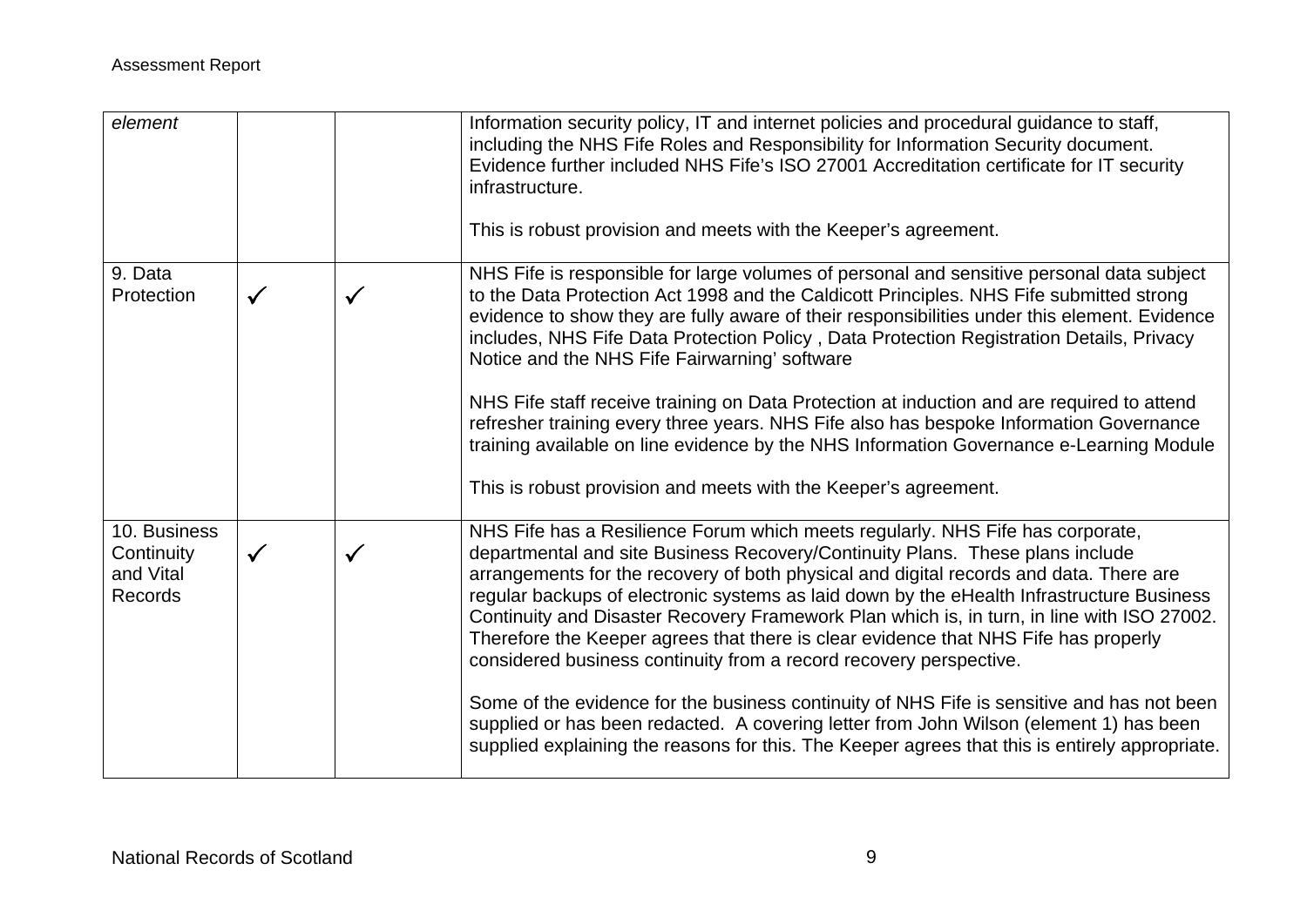| 11. Audit trail                                                      | $\checkmark$ | √            | NHS Fife is adopting naming conventions as part of the roll-out of their business<br>classification scheme and have sent a copy of their Version Control and Naming<br>Convention Guidance as evidence of this.<br>Furthermore, Health Records are tracked electronically within NHS Fife Patient<br><b>Administration System.</b><br>Although the naming conventions/version control procedures have not yet been rolled out<br>for corporate records there is a clear commitment to do this and this means there is no<br>evidence of its operational efficiency.<br>The assessment team considers that this element of the RMP should be agreed on<br>'improvement model' terms. |
|----------------------------------------------------------------------|--------------|--------------|-------------------------------------------------------------------------------------------------------------------------------------------------------------------------------------------------------------------------------------------------------------------------------------------------------------------------------------------------------------------------------------------------------------------------------------------------------------------------------------------------------------------------------------------------------------------------------------------------------------------------------------------------------------------------------------|
| 12.<br>Competency<br>Framework<br>for records<br>management<br>staff | $\checkmark$ |              | A bespoke training programme has been arranged with a professional records<br>management consultant for the post-holder identified in element two. The Keeper<br>welcomes it and accepts this training program as evidence of NHS Fife's commitment to<br>properly resource the records management role. Training certificates for the Project<br>lead/Corporate Records Manager have been submitted in evidence.<br>Ample evidence of projects to raise staff awareness of records management issues has<br>been supplied and is welcomed as good practice by the Keeper.                                                                                                          |
| 13.<br>Assessment<br>and Review                                      | $\checkmark$ | $\checkmark$ | The CEO of Fife NHS has committed the Plan to be continuously reviewed and updated.<br>Reports will be submitted quarterly to the Information Governance Group chaired by the<br>Director of Public Health and annually to the Strategic Management Team.<br>These reviews will be carried out by NHS Fife Internal Audit Service. The Public Records<br>Act is also a standing item on the Information Governance Group agenda. This group<br>reports up through a governance committee to the Board.                                                                                                                                                                              |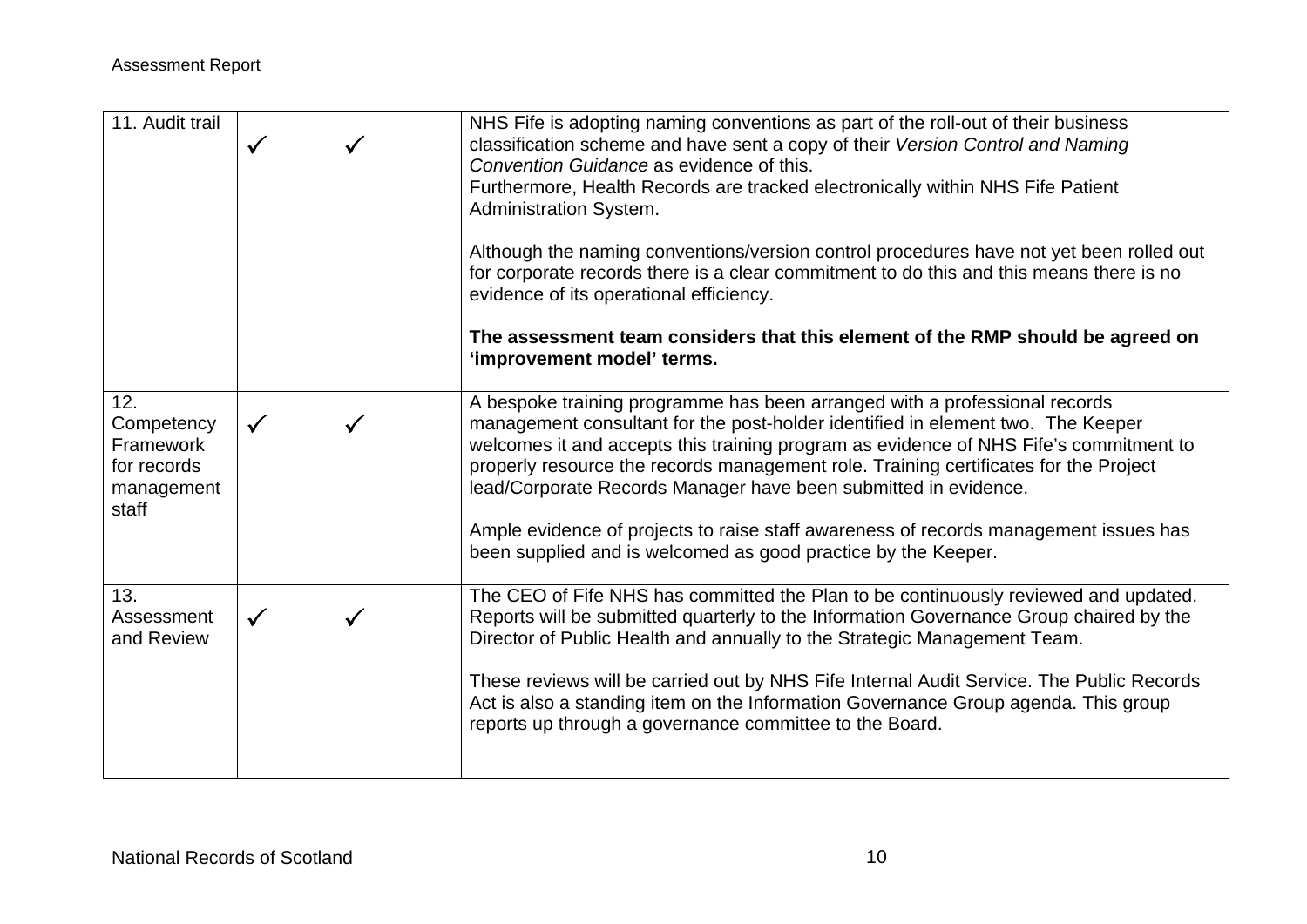| 14. Shared<br>Information |  | NHS Fife is a core member of the Fife Data Sharing Group and a pilot authority of the<br>Scottish Accord for Sharing of Personal Information. The Keeper agrees that both FDSG<br>and SASPI properly consider the governance of records and that, therefore NHS Fife has<br>in turn properly considered this element. |
|---------------------------|--|-----------------------------------------------------------------------------------------------------------------------------------------------------------------------------------------------------------------------------------------------------------------------------------------------------------------------|

## **6. Keeper's Summary**

Elements *1 – 14* that the Keeper considers should be in a public authority records management plan have been properly considered by *NHS Fife*. Policies and governance structures are in place to implement the actions required by the plan.

**General:** The entire records management plan has been signed by John Wilson, the Chief Executive Officer (see element 1).

The internal reporting structure for records issues has been demonstrated.

The records management plan and all policies are available to staff and service users (see publication below).

**Publication:** The entire plan and links to evidence have been published by NHS Fife at http://www.nhsfife.org/rmp

NHS Fife should be commended for the openness of their publication policy regarding the records management plan. The Keeper recommends that public authorities consider publishing their agreed plans. NHS Fife has not only done this, but has published their entire evidence package as well.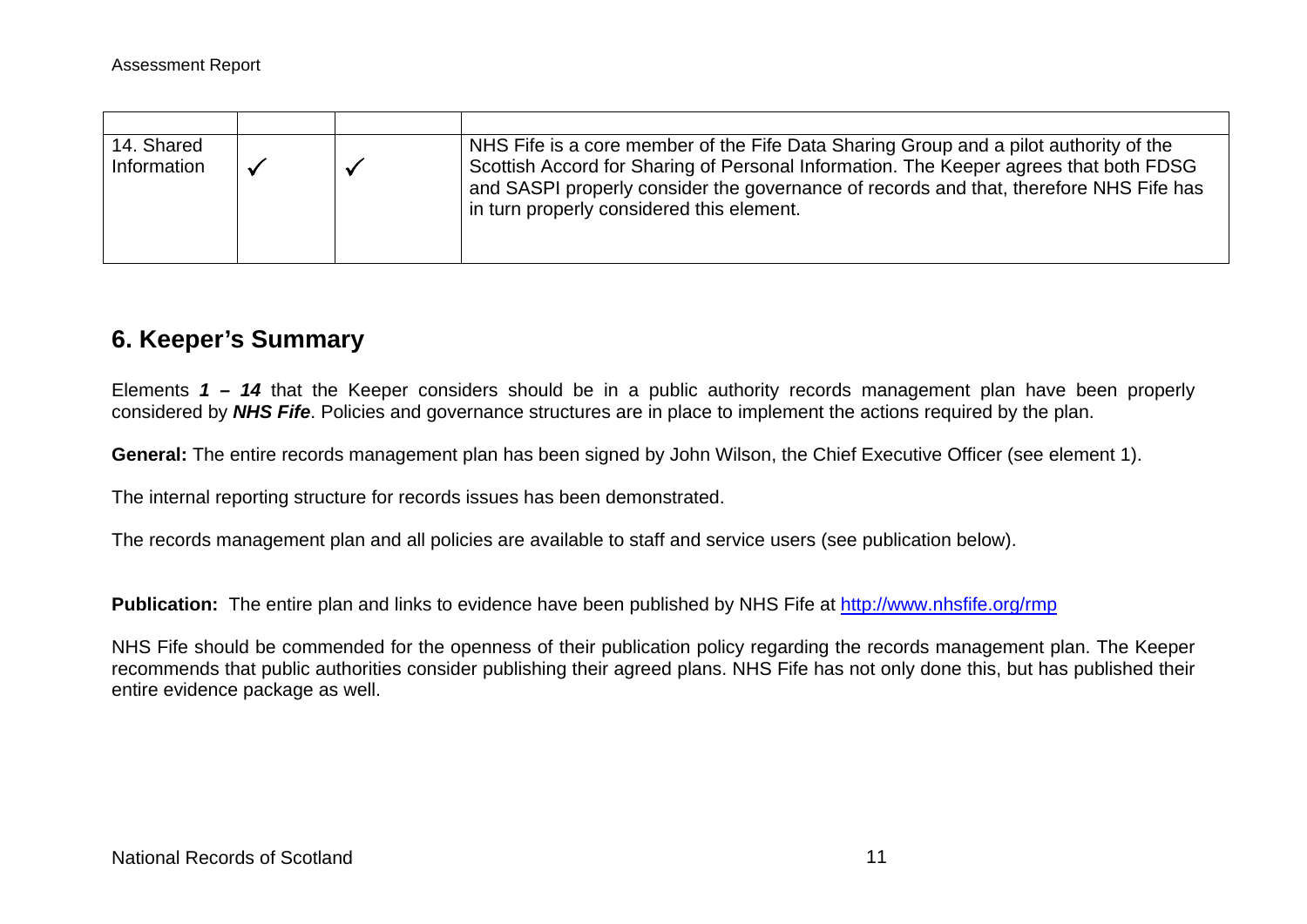**Records Manager:** The Keeper acknowledges that NHS Fife has recently approved the post of Corporate Records Manager. He agrees that this makes sound business sense for an organisation the size and complexity of a territorial health board. It is the Keeper's hope that this post can be maintained permanently, however this must remain a business decision for the board.

**Functions:** As a territorial Health Board, NHS Fife occasionally transfers their patients into the care of other health boards. Quite correctly, the RMP indicates that the Board can be satisfied that the records management provision of these other boards is appropriate, because they too are scheduled under the Act.

### **7. Keeper's Determination**

Based on the assessment process detailed above, the Keeper **AGREES** the RMP of *Fife NHS Board*

This report follows the Keeper's assessment carried out by,

…………………………………… …………………………………

Promot

Robert Fothy m

**Pete Wadley Community Community Robert Fotheringham** Public Records Officer **Public Records Officer**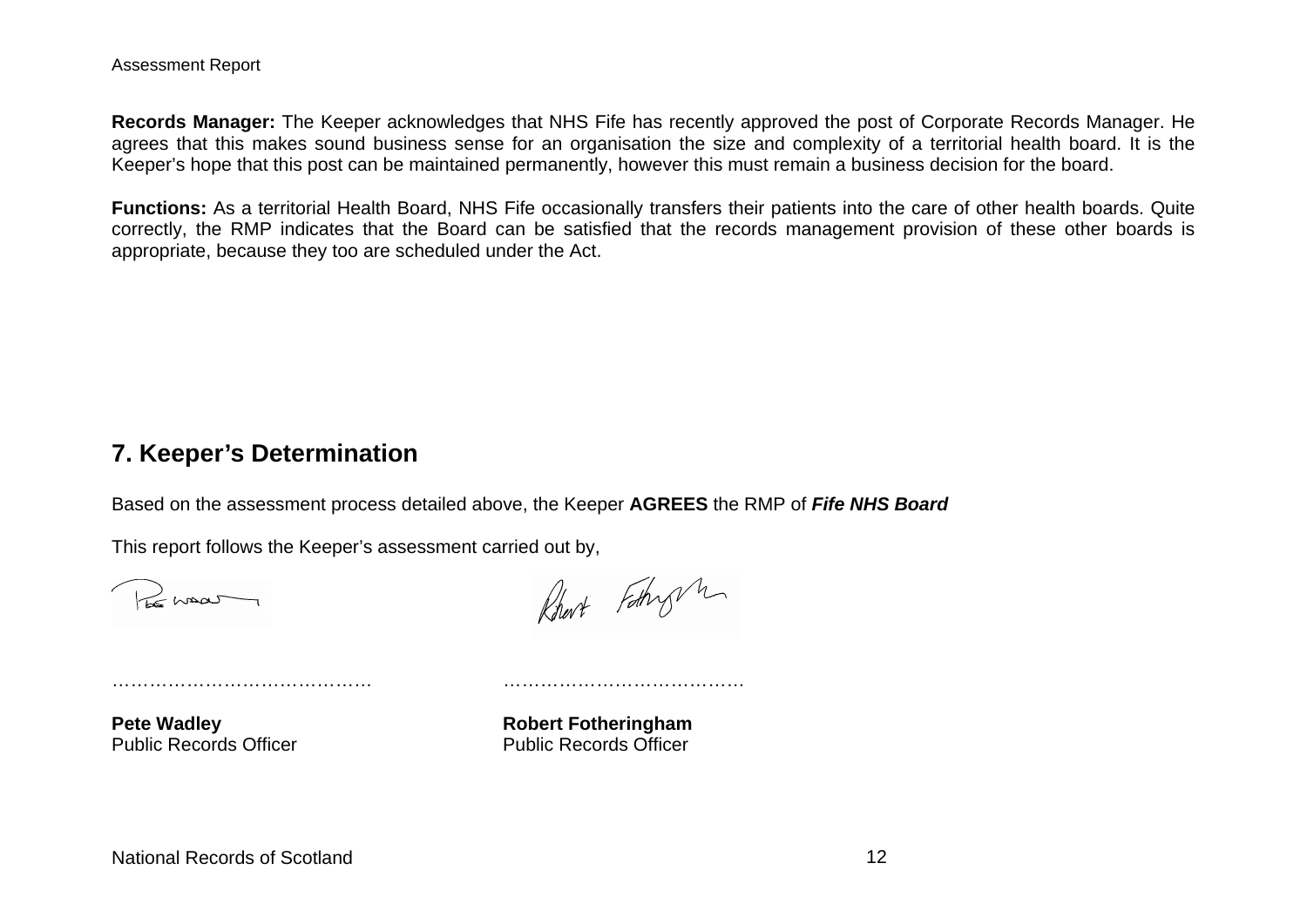### **8. Endorsement of Report by the Keeper of the Records of Scotland**

The report has been examined and is endorsed under the signature of the Keeper of the Records of Scotland as proof of compliance under section 1 of the Public Records (Scotland) Act 2011, and confirms formal agreement by the Keeper of the RMP as submitted by *Fife NHS Board* In agreeing this RMP, the Keeper expects *Fife NHS Board* to fully implement the agreed RMP and meet its obligations under the Act.

National Records of Scotland 13

……………………………………………